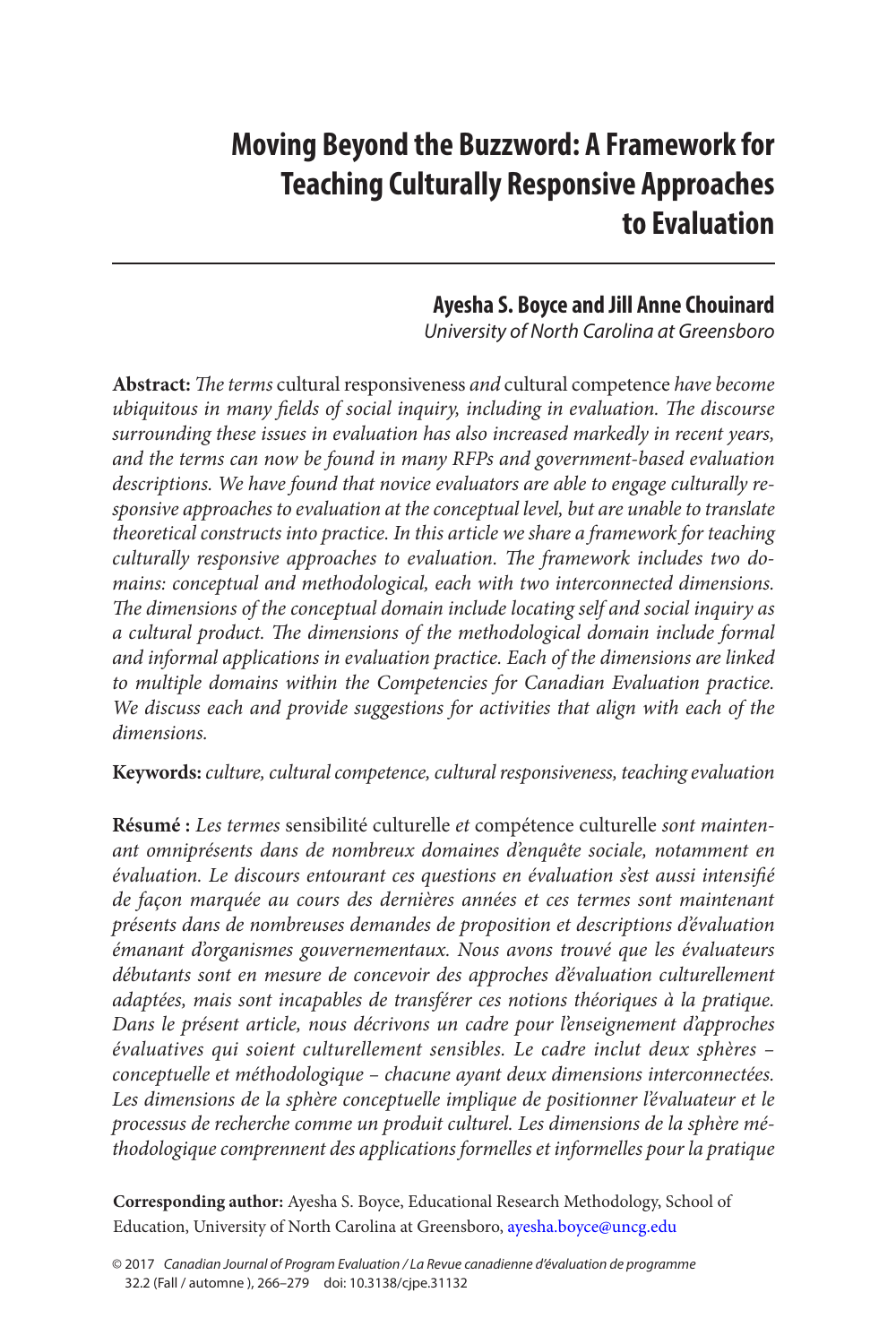<span id="page-1-0"></span>*de l'évaluation. Chacune des dimensions est liée à de multiples domaines de compétence pour la pratique canadienne de l'évaluation. Nous discutons de chaque domaine et offrons des suggestions correspondant à chaque dimension.*

**Mots clés :** *culture, compétence culturelle, sensibilité culturelle, enseignement de l'évaluation*

#### **Introduction**

The terms *cultural responsiveness* and *cultural competence* have become ubiquitous in many fields of social inquiry, including in program evaluation. Simply put, culturally responsive evaluation has been defined as responsive evaluative inquiry that meaningfully attends to and addresses the cultural context of the community ([SenGupta, Hopson, & Thompson-Robinson, 2004](#page-12-0)). Evaluations can achieve cultural competence by being responsive to the needs of the program community and specifically tailored to the unique groups and communities of focus ([Hop](#page-10-0)[son, 2009](#page-10-0)). Culture is dynamic and ever-changing, and as such, evaluators are encouraged to continuously seek to understand the culture, context, historical perspective, power, oppressions, and privilege in each new evaluation context ([Greene, 2005](#page-10-0); [Pon, 2009](#page-12-0); [Symonette, 2004](#page-12-0)). With justification rooted in our field's continued expansion in racially, ethnically, linguistically, economically, politically, and culturally diverse international contexts ([Hood, Hopson, & Frierson, 2015](#page-10-0)), many global voluntary organizations for professional evaluation (VOPEs) have developed public statements related to culture, cultural competency, and cultural responsiveness ([Kosheleva & Segone, 2013](#page-11-0)). In addition, training of culturally responsive and equity-focused approaches are offered within university courses ([Davies & MacKay, 2014](#page-10-0)) and at VOPE conferences around the world ([Catsambas,](#page-9-0) [Segone, de Silva, & Saunders, 2013\)](#page-9-0). The discourse surrounding these issues in evaluation has also increased markedly in recent years, and the terms can now be found in many Request for Proposals (RFPs) and government-based evaluation descriptions ([Botcheva, Shih, & Huffman, 2009](#page-8-0)).

While a definitive relationship between evaluation theory and practice remains elusive ([Christie, 2003](#page-9-0); [Cooksy, Mark, & Trochim, 2009](#page-9-0); [Tourmen, 2009](#page-13-0)) and in need of further study ([Chelimsky, 2013\)](#page-9-0), our initial examinations indicate that attempts at cultural responsiveness in practice are in need of attention. As instructors of six evaluation courses within an educational research methodology department with program evaluation–focused M.S. and Ph.D. program tracks, we endeavour to train evaluators who not only have strong technical and methodological skills, but who also think well and critically about how to meaningfully and responsively attend to culture and context within an evaluation setting. As with other theoretical evaluation approaches, we have found that novice evaluators, students, and practitioners are able to engage culturally responsive approaches to evaluation at a theoretical level, but remain challenged when translating their theoretical constructs into practice ([Chouinard & Boyce, in press, a](#page-9-0); [Chouinard](#page-9-0) [et al., 2016](#page-9-0)). For example, novices have trouble understanding how to design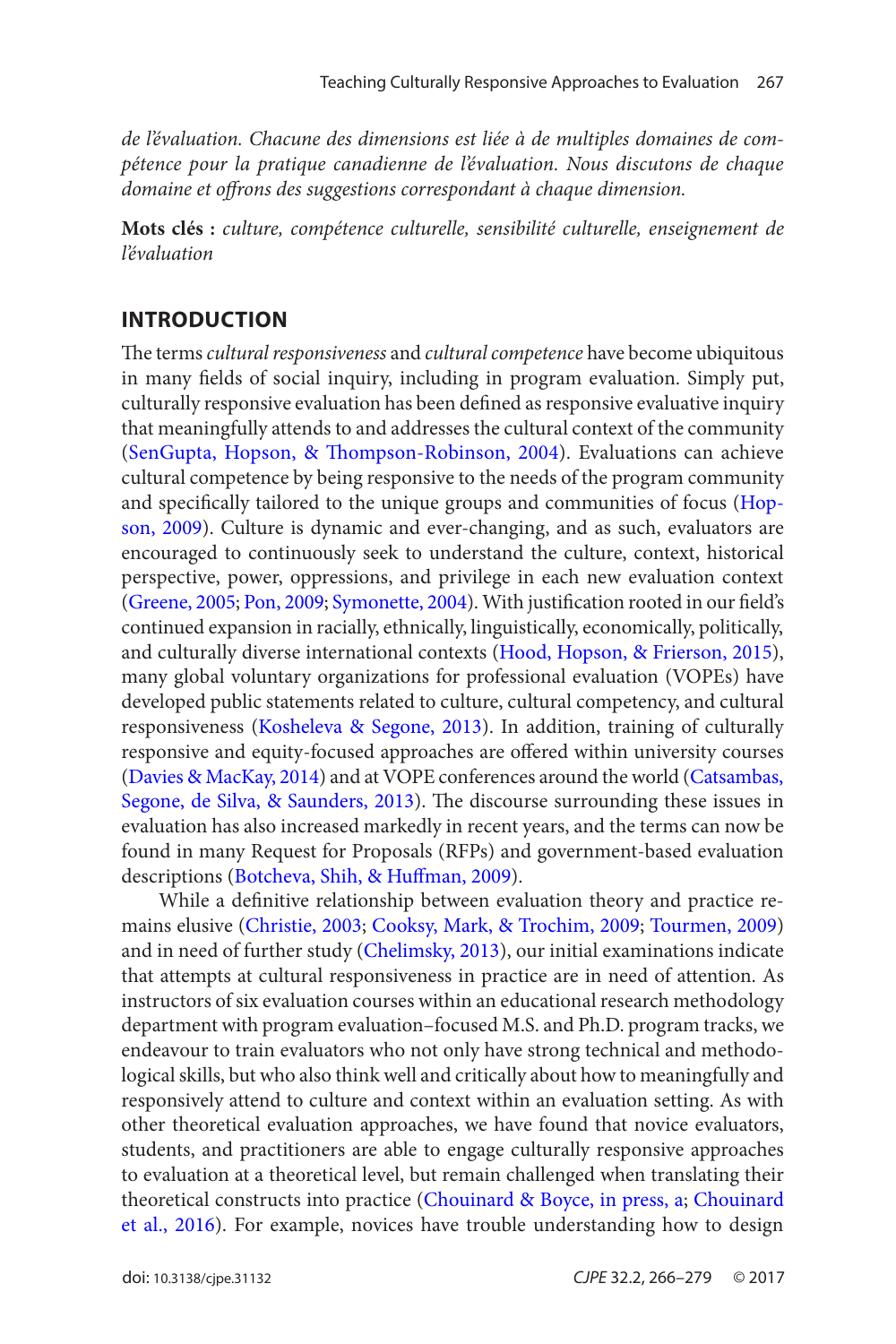<span id="page-2-0"></span>data collection instruments that are culturally commensurate, how their personal biases influence the evaluation, and how issues of race, power, inequity, diversity, and culture might influence their relationships with stakeholders. Moreover, our research, as well as our observations as reviewers of journal articles, conference proposals, and evaluation plans, would indicate that, in many cases, attempts at culturally responsive evaluation are little more than the inclusion of symbolic and politically correct buzzwords ([Chouinard & Cousins, 2009](#page-9-0)). As the conversation surrounding culture, cultural competence, and cultural responsiveness is increasing exponentially, the need to teach novice evaluators both the theory and practice of culturally responsive approaches becomes critical. In this article we share a framework that we have used for teaching culturally responsive approaches to evaluation, followed by implications for evaluation practice.

# **Dimension of Practice**

Ideally, all evaluators should attend to the social, ethical, political, cultural, and value dimensions of any evaluation context ([Chouinard, 2016](#page-9-0)), and aim for nuanced and responsible methods to evaluation ([Hood, Hopson, & Frierson, 2015](#page-10-0)). As such, several evaluation approaches have surfaced to guide evaluators in meaningfully and responsively engaging in diverse contexts, with what [Kirkhart \(2005](#page-11-0), [2010](#page-11-0)) refers to as "multicultural validity." Evaluation frameworks that guide practitioners to explicitly address issues of power, social justice, equity, human rights, and cultural complexity include transformative participatory ([Cousins & Whitmore,](#page-10-0) [1998](#page-10-0)), transformative ([Mertens, 1999](#page-11-0), [2009](#page-11-0)), democratic [\(Kushner, 2005](#page-11-0); [Mac-](#page-11-0)[Donald, 1976](#page-11-0)), deliberative democratic ([House & Howe, 2000](#page-11-0)), equity focused ([Segone, 2011](#page-12-0)), critical evaluation ([Everitt, 1996](#page-10-0); [Fay, 1987](#page-10-0)), values-engaged, educative ([Greene, Boyce, & Ahn, 2011](#page-10-0); [Greene, DeStefano, Burgon, & Hall, 2006](#page-10-0)), restorative justice [\(Chouinard & Boyce, in press, b](#page-9-0)), and cultural and contextually responsive approaches [\(Frierson, Hood, Hughes, & Thomas, 2010;](#page-10-0) [Hopson, 2009](#page-10-0); [Madison, 1992](#page-11-0); [Thomas & Stevens, 2004](#page-12-0)). What seems clear is that more evaluators have been intentional about anchoring their work in inclusive, democratic, and culturally responsive ideals [\(Frierson et al., 2010](#page-10-0); [Greene, 2006](#page-10-0); [Mertens & Wilson,](#page-12-0)  [2012](#page-12-0)). With more than 200 articles that mention culturally responsive or culturally competent evaluation in the literature [\(Hood, Hopson, & Frierson, 2015](#page-10-0)), empirical examinations of this phenomenon have also gained significant traction (see [Chouinard & Cousins, 2009](#page-9-0); [Chouinard & Hopson, 2016](#page-9-0); [Samuels & Ryan, 2011](#page-12-0)).

No program or evaluation is value-free or culture-free ([House, 1980](#page-11-0)). Although multiple definitions exist, culture is generally thought of as representing the shared norms, values, and assumptions of a group ([Samuels & Ryan, 2011](#page-12-0); [SenGupta et al., 2004](#page-12-0)). Culture can also refer to shared language, gender, ethnicity, race, religion, social class, sexual orientation, disability, age, and/or geographic location ([Merriam-Webster, 2011](#page-11-0); [Bowen & Tillman, 2015](#page-8-0)). Theoretically, culturally responsive evaluation is situated at the intersection of (a) decolonizing/indigenous epistemologies and frameworks, (b) critical theories of epistemologies and race, and (c) social agenda and advocacy theories and approaches in evaluation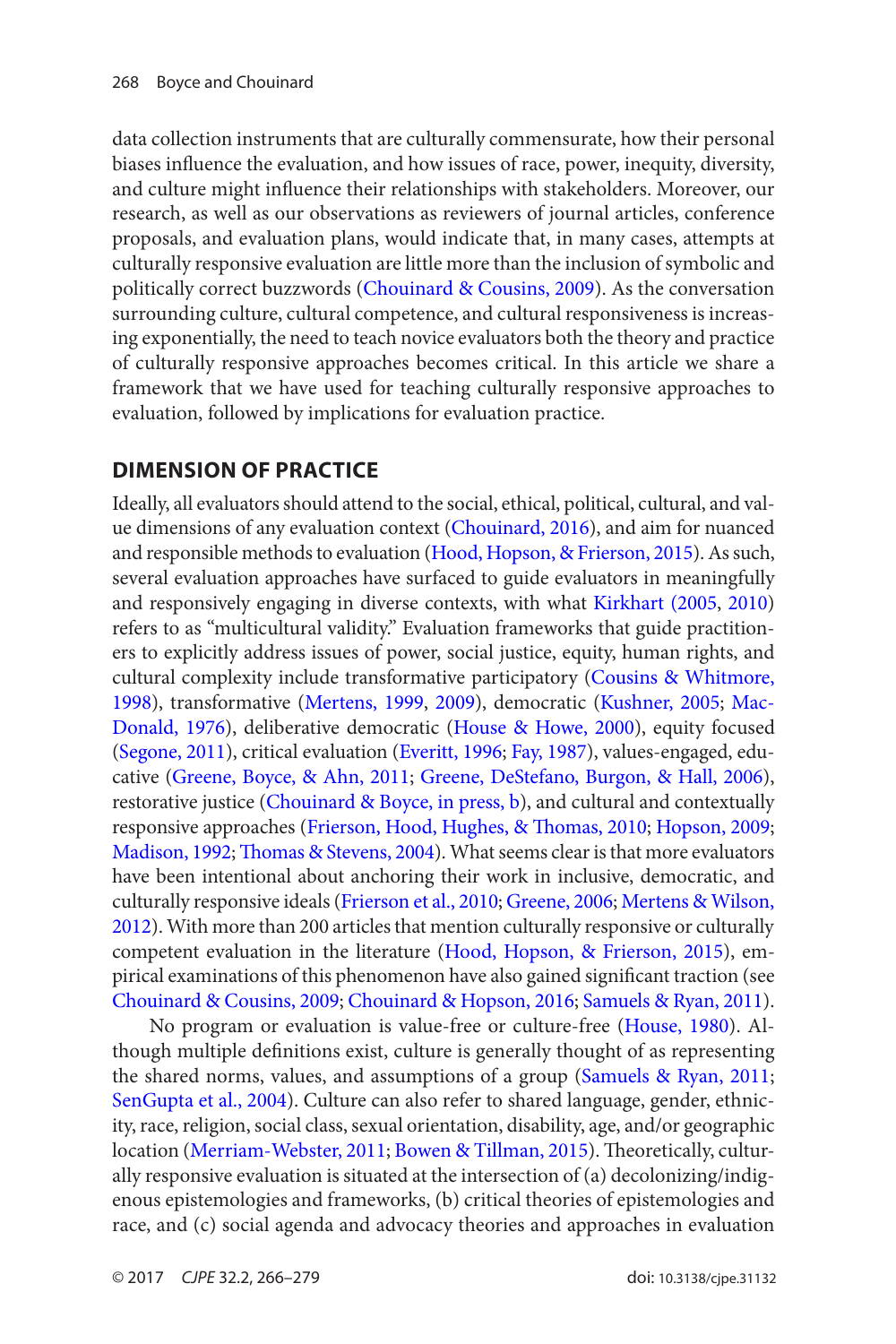<span id="page-3-0"></span>([Hopson, 2009](#page-10-0)). In culturally responsive practice, evaluators are encouraged to analyze the program's cultural and sociopolitical context, develop evaluation questions with the active inclusion of multiple stakeholders, utilize culturally commensurate data collection and analyses methods, and share findings with a variety of audiences ([Frierson et al., 2010\)](#page-10-0). Culturally responsive evaluators generally aim to be collaborative, respectful, and attentive, and to honour cultural norms, illuminate structural injustices, promote action to redress inequities, and be reflective about their own culture, prejudices, assumptions, and biases.

#### **Methods**

We are both tenure-track assistant professors within an educational research methodology department. In addition to teaching other graduate methodology courses, we also teach an introduction to evaluation, a practicum in evaluation, advanced evaluation theory, public policy and evaluation, collaborative approaches, and a culturally responsive approaches to evaluation course. We are both committed to developing students' technical skills needed for evaluation practice, while also encouraging the adoption of a critical lens [\(Everitt, 1996](#page-10-0); [Fay,](#page-10-0)  [1987](#page-10-0)) and attention to social justice. As [Thomas and Madison \(2010\)](#page-12-0) have argued, "evaluation students also must be inspired to challenge the status quo, to care about the interests of the disadvantaged, and to uncover weaknesses within the system that contribute to inequities within society" (p. 571). We both have a social justice orientation that is reflected in the courses we teach, our research interests, and our evaluation practice. Our hope is that students who complete our courses will have a strong methodological foundation, and conduct evaluations that are based in democratic principles and that promote equity, fairness, and diversity.

Our insights for this article are based on reflections from a graduate course in culturally responsive approaches to research and evaluation that we co-taught during the Spring 2016 semester. The aim of this course was to provide a comprehensive overview of culture and its centrality in evaluation and research practice. The focus of the course was on culturally responsive approaches to evaluation and research in educational settings, with a combination of both theoretical and practical applications. The course was conducted as a mix of lecture, studentled seminars, and group learning activities. The course provided an overview of approaches that are considered culturally responsive, and many of the readings examined key dimensions of practice (e.g., context, relationships, validity, methodology, and design). Students were required to keep a journal throughout the semester, and were encouraged to reflect personally and academically on the course readings and classroom experiences. In their journals they highlighted theoretical wrestlings, noted interpretive insights, and attempted to define their own cultural location. Aside from ongoing class discussions, other formal course assignments included a position paper on an issue or dilemma confronting researchers working in culturally diverse communities, and a final paper integrating culturally responsive theory and practice with their own research interests.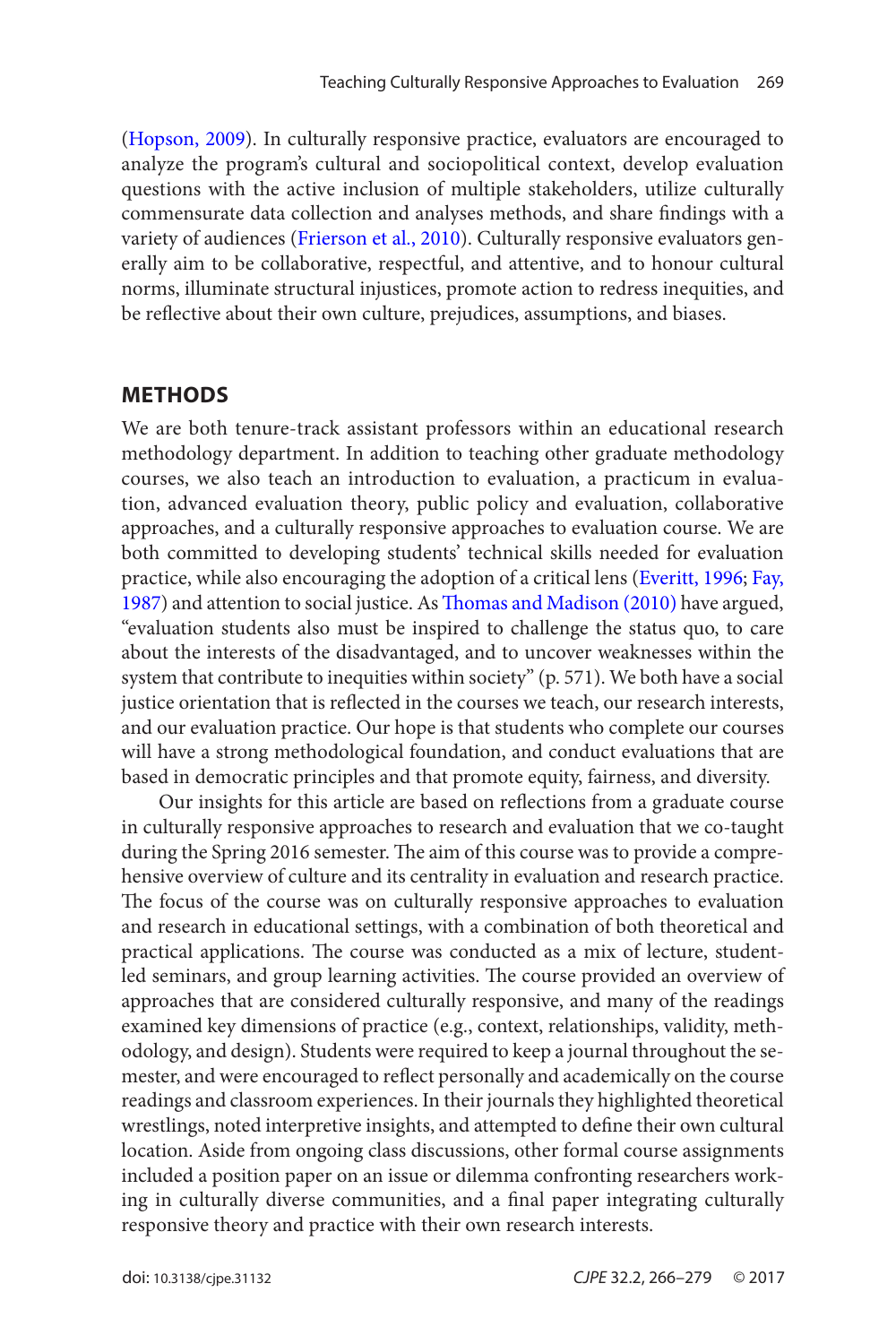<span id="page-4-0"></span>Prior to the start of the semester, we decided to systematically capture how the course was planned, designed, implemented, and evaluated with particular attention to logistics, pedagogy, and strategies. As course instructors, we met weekly throughout the semester to critically reflect upon our pedagogy and student learning, share resources, and offer constructive feedback as we prepared for the following week. Each week we took notes of the main ideas and topics covered during these reflections. At the end of the semester, we reviewed our reflective notes as a way to better understand course triumphs and challenges, and to map out changes for future iterations of the course.

# **Lessons Learned and Implications for Practice**

Our experiences teaching this course demonstrate that while students were able to understand cultural responsiveness intellectually, they were unable to easily translate their concepts into practice. For example, while some students were able to understand ongoing issues of trustworthiness within historically marginalized populations, they were unable to identify what this would mean when working within these communities, how they would address responsiveness to stakeholder needs, and how they would include voices that represented diverse stakeholder perspectives ([Bowman, Dodge Francis, & Tyndall, 2015](#page-9-0); [LaFrance, 2004](#page-11-0); [Smith,](#page-12-0) [1999](#page-12-0)). Others were able to recognize the need to develop culturally and contextually appropriate data collection instruments for specific populations, but were unable to move beyond the suggestion that this could not be accomplished merely through simple language translation.

To aid in puzzling through these experiences, we developed a conceptual framework to help us better understand pedagogy as it related to teaching culturally responsive approaches to evaluation. The framework depicted in [Figure 1](#page-5-0) includes two domains: conceptual and methodological, each with two interconnected dimensions. The dimensions of the conceptual domain include two foci: locating self and social inquiry as a cultural product. The dimensions of the methodological domain are formal and informal applications in evaluation practice. Each of the dimensions are linked to multiple domains within the Competencies for Canadian Evaluation practice ([Canadian Evaluation Society, 2010](#page-9-0); [Stevahn,](#page-12-0) [King, Ghere, & Minnema, 2005](#page-12-0)). The conceptual dimension is connected to the reflective, situational, and interpersonal competency domains. The methodological dimension is connected to the technical, situational, management, and interpersonal practice competency domain. Ideally, teaching would occur at the intersection of all dimensions, and include instruction and activities across both domains. What follows is a discussion of each dimension, with suggested activities aligned to each dimension.

# *Locating self*

The lens through which we view the world influences all evaluation processes from design to implementation and interpretations ([Milner, 2007](#page-12-0); [Symonette,](#page-12-0)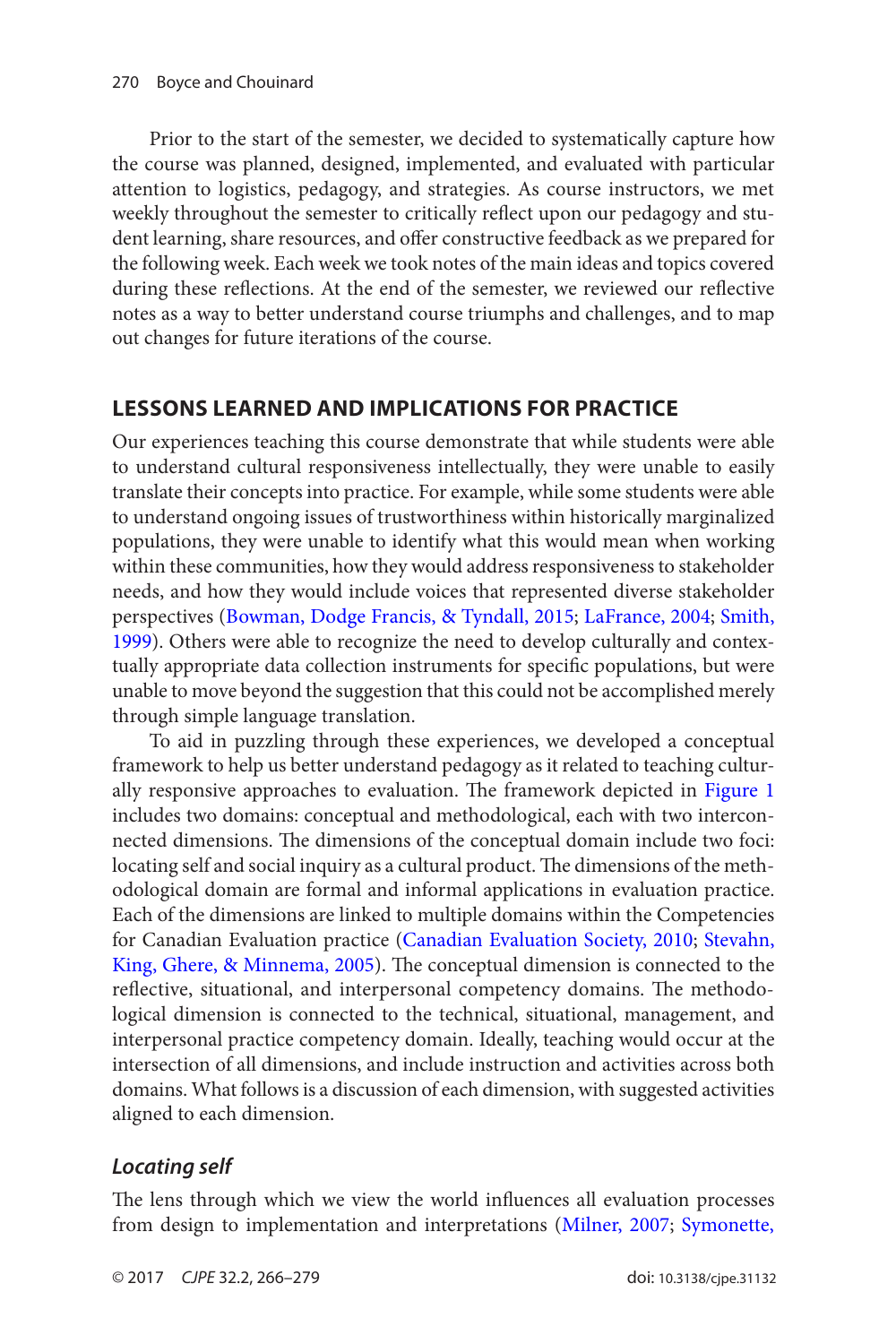<span id="page-5-0"></span>

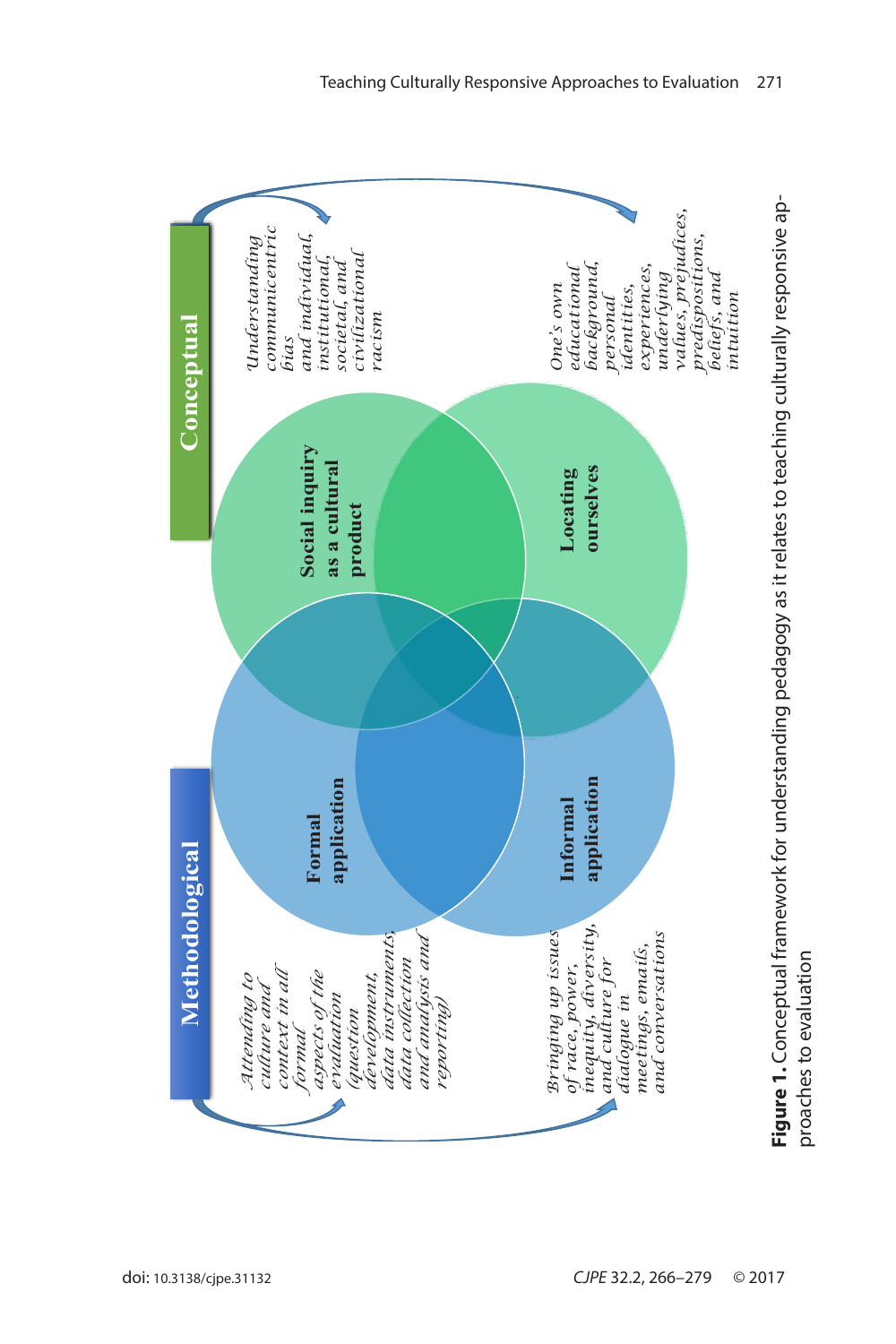<span id="page-6-0"></span>[2015](#page-12-0)). To think well about issues of culture, power, equity, class, race, and diversity, evaluators should first seek to understand their own personal and cultural values, all of which are influenced by their educational backgrounds, personal identities, experiences, underlying values, prejudices, predispositions, beliefs, and intuition [\(Symonette, 2004\)](#page-12-0). As [Peshkin \(1988\)](#page-12-0) has noted, the practice of locating oneself can result in a better understanding of one's own subjectivities.

To advance our students' understanding of their own cultural locations, they kept a reflective journal throughout the semester. At the beginning of the course, students were asked to reflect on their own backgrounds and cultural locations, with a focus on their own social identity, the identity of others, whether they belong to any groups with power and privilege, and how their educational background and identities shape their role and experiences (personal, societal, and research). We then invited students on a "privilege walk" that began with all students standing in a line together, shoulder to shoulder. We had several prompts and, based on responses, students took a step forward, a step backward, or stood still. A few examples of these prompts were: if you are a white male, take a step forward; if your work holidays coincide with religious holidays you celebrate, take a step forward; if you have visible or invisible disabilities, take a step back; if you took out student loans to advance your education, take one step back; if you attended private school or summer camp, take one step forward. At the end of the activity, students engaged in a discussion of their final locations in comparison to the locations of their peers. Further class discussion also included student reflections on their own values in response to current events. For example, we watched the Beyonce video *Formation* and asked students to share thoughts and reactions, after which they were asked to reflect upon the underlying values associated with their reactions. If they were offended, they shared what specifically about the video they found offensive. If they felt vindicated or connected with the video, they offered reasons why.

# *Social inquiry as a cultural product*

It is imperative that evaluators understand individual, institutional, societal, and civilizational racism and its intersections with knowledge production in the social sciences ([Scheurich & Young, 2002](#page-12-0)). Cultural responsiveness, sensitivity, and competence was born out of the need to dismantle archaic discourses of power and inequity. As [Symonette \(2004\)](#page-12-0) proclaims, "evaluators need to proactively interrupt the operation of critical autoload of default settings because they result in trust-eroding inaccuracies, truncated understanding, and twisted representations" (p. 97). Historically, "communicentric bias"—the tendency to make one's own community, often the majority class, the centre of conceptual frames that constrains all thought—has resulted in negative consequences for minority populations ([Gordon, Miller, & Rollock, 1990](#page-10-0)). Further, social science knowledge of minority populations has demeaned characteristics, distorted interpretations of conditions and potential, and remained limited in its capacity to inform efforts to understand and improve life chances of historically disadvantaged populations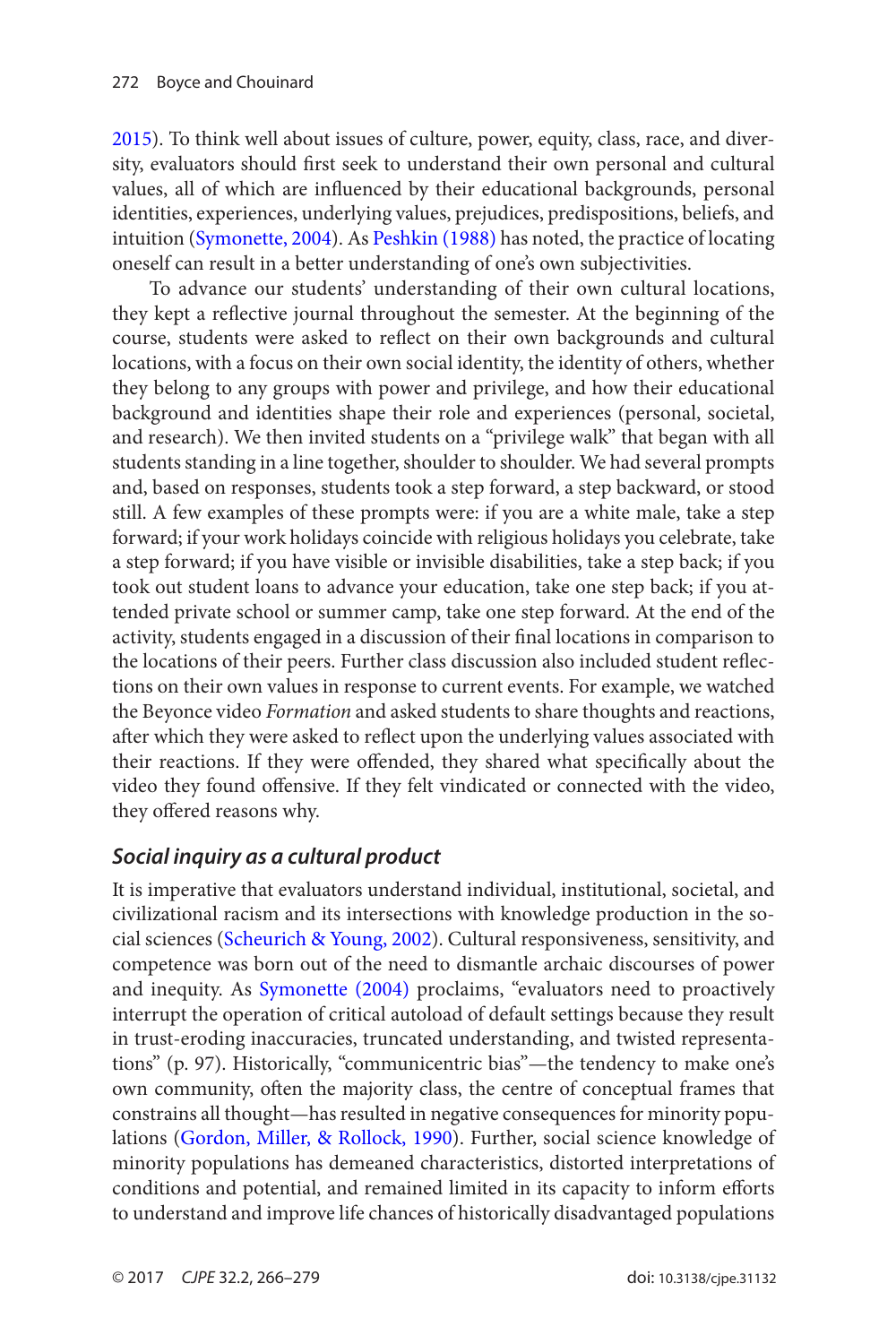<span id="page-7-0"></span>([Johnson et al., 2008](#page-11-0); [Ladson-Billings, 2000](#page-11-0)). While efforts to dismantle communicentric bias and epistemological racism have been underway for more than 80 years ([Hood, 2001](#page-10-0)), knowledge production in and of itself is still a cultural product. To engage with these topics, we began with conversations about social science paradigms and discussed the role of ontology, epistemology, axiology, and methodology in social inquiry. Students were required to read, critique, and discuss articles and chapters related to epistemologies of difference, racialized discourses, and critiques about the nature of social inquiry.

#### *Formal applications in practice*

Numerous scholars have addressed the implications of cultural responsiveness in practice ([Frierson et al., 2010](#page-10-0); [Hood, Hopson, & Kirkhart, 2015](#page-10-0)), with some encouraging contemplation surrounding threats to, as well as evidence for, multicultural validity by examining relational, consequential, theoretical, experiential, and methodological justificatory perspectives ([Kirkhart, 2005](#page-11-0), [2010](#page-11-0)). However, as previously mentioned, we have found that novice evaluators need additional practical examples, supplemental guidance, and multiple iterations to work through what the application of these approaches look like in practice. As such, we engaged students in activity-based practice to provide them with the opportunity to apply cultural responsiveness in planning, designing, and implementing an evaluation.

As an aid, we developed three case study contexts and asked students to work through formal methodological applications. We purposely chose racially, ethnically, linguistically, economically, politically, and culturally diverse global contexts. These included an evaluation of a government program for Quilombos, descendants of an African slave community in Brazil; an evaluation of a dating violence prevention program for American Indian youth; and a research project to gain knowledge about family violence within immigrant and refugee communities. We used these case studies to provide students with opportunities to develop evaluation designs that are culturally and contextually appropriate. Students worked within constraints of program contexts to identify key stakeholders and the evaluator's role, develop evaluation or research purposes and questions, establish strategies to address practical and method-based problems, and consider innovative reporting approaches. After observing group discussions, reading final papers, and reflecting upon the course, we realized that there was a need to also facilitate attendance to potential informal applications of culturally responsive approaches.

#### *Informal applications in practice*

Evaluation is not simply composed of question development, data collection and analyses, and reporting. While evidence of successful attention and responsiveness to culture should be found in formal evaluation documents, engagement with these issues can also take place through the less formal occasion of dialogue and discussion with stakeholders ([Boyce, 2017](#page-9-0); [Tillman, 2014](#page-12-0)). Tactful engagement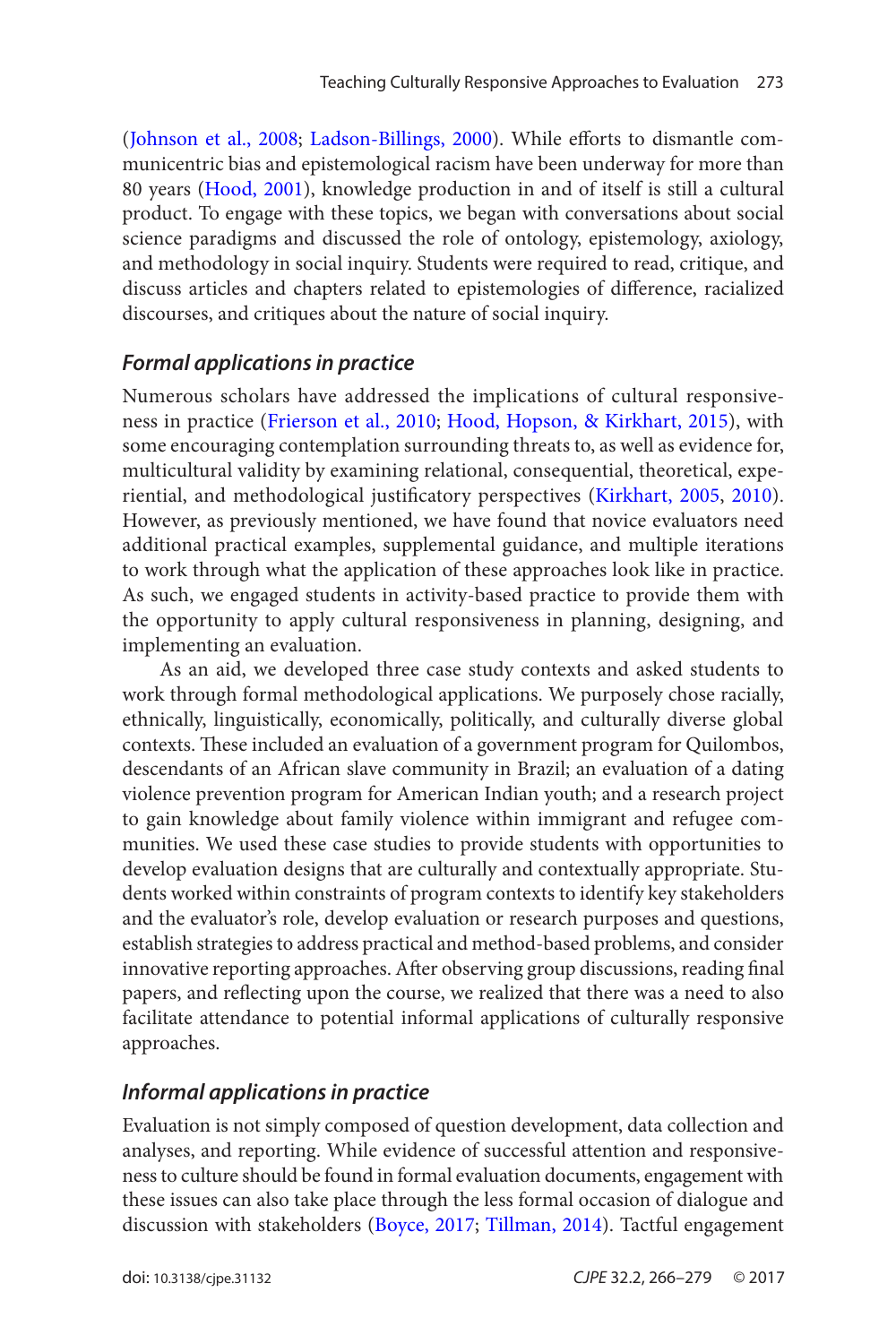<span id="page-8-0"></span>with sensitive issues, informal actions, and interactions with cultural responsiveness can take many forms. These include bringing up issues of race, power, inequity, diversity, and culture for dialogue in meetings, emails, and conversations with clients, funders, and stakeholders. Evaluators who are committed to social justice will acknowledge differing stakeholder opinions, while also attempting to nudge stakeholders and assist them in surfacing their own values, prejudices, and subjectivities ([Greene et al., 2011](#page-10-0)). As such, evaluations require interpersonal, facilitation, negotiation, and collaboration skills.

To do this we recommend having students and novice evaluators work to become comfortable discussing these topics. To be culturally responsive and to engage with issues of power, values, culture, diversity, and inequity, evaluators need to have access, credibility, and authority within the context ([Greene et al.,](#page-10-0)  [2011](#page-10-0)). We believe that case study exercises will assist students in practicing to enlist culturally responsive approaches during informal settings ([Patton &](#page-12-0) [Patrizi, 2005](#page-12-0)). In the next iteration of our course we plan to have students do a small-scale, culturally responsive study so they can practice some of the aforementioned topics.

#### **Conclusion**

In this article we have provided a framework for teaching culturally responsive approaches to evaluation. The framework includes two domains: the conceptual ground upon which we as evaluators stand, including our own experiential values and culture and the epistemological location on which our practice sits; and the methodological ground upon which we stand, including formal and informal applications in practice. To engage with each of these dimensions, much of the work to be done is reflective and case study–based. We recognize that no evaluator can ever become truly culturally competent, as each evaluation context comprises varying social, ethical, political, cultural, and value dimensions ([Symonette,](#page-12-0)  [2004](#page-12-0)). While we continue to grapple with the development and implementation of culturally and contextually responsive evaluation in our own practice, it is our hope that more and more evaluators will be encouraged to be respectful, be attentive to, and honour cultural norms; illuminate structural injustices; be reflective about their own culture, prejudices, assumptions, and biases; and formally and informally be culturally responsive in their evaluation practice.

#### **References**

- [Botcheva, L., Shih, J., & Huffman, L. C. \(2009\)](#page-1-0). Emphasizing cultural competence in evaluation: A process-oriented approach. *American Journal of Evaluation*, *30*(2), 176–188. <http://dx.doi.org/10.1177/1098214009334363>
- [Bowen, M., & Tillman, A.S. \(2015\)](#page-2-0). Developing culturally responsive surveys: Lessons in development, implementation, and analysis from Brazil's African descent communities. *American Journal of Evaluation*, *36*(1), 25–41. [http://dx.doi.](http://dx.doi.org/10.1177/1098214014539831) [org/10.1177/1098214014539831](http://dx.doi.org/10.1177/1098214014539831)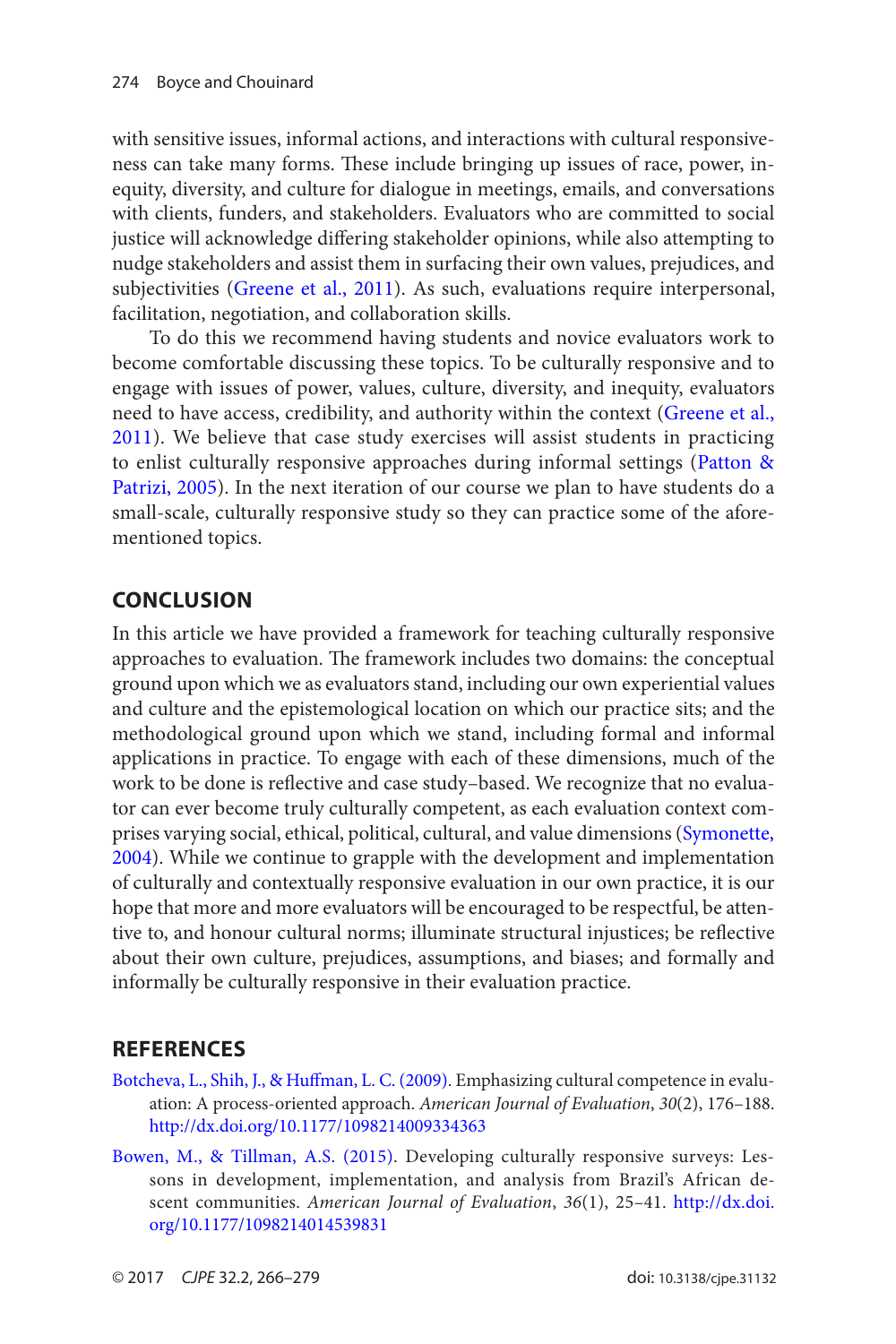- <span id="page-9-0"></span>[Bowman, N. R., Dodge Francis, C., & Tyndall, M. \(2015\)](#page-4-0). Culturally responsive indigenous evaluation: A practical approach for evaluating indigenous projects in tribal reservation contexts. In S. Hood, R. Hopson, K. Obeidat, & H. Frierson (Eds.), *Continuing the journey to reposition culture and cultural context in evaluation theory and practice* (pp. 335–360). Charlotte, NC: Information Age Publishing.
- [Boyce, A. S. \(2017\)](#page-7-0). Lessons learned using a values-engaged approach to attend to culture, diversity, and equity in a STEM program evaluation. *Evaluation and Program Planning*, *64*, 33–43. <http://dx.doi.org/10.1016/j.evalprogplan.2017.05.018>
- [Canadian Evaluation Society. \(2010\).](#page-4-0) *Competencies for Canadian evaluation practice*. Retrieved from [https://evaluationcanada.ca/txt/2\\_competencies\\_cdn\\_evaluation\\_practice.pdf](https://evaluationcanada.ca/txt/2_competencies_cdn_evaluation_practice.pdf).
- [Catsambas, T., Segone, M., de Silva, S., & Saunders, M. \(2013\)](#page-1-0). EvalPartners: An international partnership to strengthen civil society's evaluation capacities and promote equity. In M. Segone & J. Rugh (Eds.), *Evaluation and civil society stakeholders' perspectives on national evaluation capacity development* (pp. 43–50). New York, NY: UNICEF (EvalPartners and IOCE in partnership with CLEAR, IEG World Bank, Ministry for Foreign Affairs of Finland, OECD Development Assistance Committee Network on Development Evaluation, UNEG, and UNWomen).
- [Chelimsky, E. \(2013\)](#page-1-0). Balancing evaluation theory and practice in the real world. *American Journal of Evaluation*, *34*(1), 91–98. <http://dx.doi.org/10.1177/1098214012461559>
- [Chouinard, J. A. \(2016\)](#page-2-0). Introduction: Decolonizing international development evaluation. *Canadian Journal of Program Evaluation*, *30*(3), 237–247. [http://dx.doi.org/10.3138/](http://dx.doi.org/10.3138/cjpe.30.3.01) [cjpe.30.3.01](http://dx.doi.org/10.3138/cjpe.30.3.01)
- [Chouinard, J. A., & Boyce, A. S. \(in press, a\)](#page-1-0). An exploration of restorative justice principles in evaluation: Creating collaborative community practices. In R. Hopson, F. Cram, & R. Millett (Eds.), *Solving wicked problems in complex evaluation ecologies of inequity and inequality*. Redwood City, CA: Stanford University Press.
- [Chouinard, J. A., & Boyce, A. S. \(in press, b\)](#page-2-0). The impact of practice on pedagogy: Reflections of novice evaluation teachers. *Canadian Journal of Program Evaluation*.
- [Chouinard, J. A., Boyce, A. S., Hicks, J., Jones, J., Long, J., Pitts, R., & Stockdale, M.](#page-1-0)  (2016). Navigating theory and practice through evaluation fieldwork: Experiences of novice evaluation practitioners. *American Journal of Evaluation*. [http://dx.doi.](http://dx.doi.org/10.1177/1098214016667582) [org/10.1177/1098214016667582](http://dx.doi.org/10.1177/1098214016667582)
- [Chouinard, J. A., & Cousins, J. B. \(2009\)](#page-2-0). A review and synthesis of current research on cross-cultural evaluation. *American Journal of Evaluation*, *30*(4), 457–494. [http://](http://dx.doi.org/10.1177/1098214009349865) [dx.doi.org/10.1177/1098214009349865](http://dx.doi.org/10.1177/1098214009349865)
- [Chouinard, J. A., & Hopson, R. \(2016\)](#page-2-0). Toward a more critical exploration of culture in international development evaluation. *Canadian Journal of Program Evaluation*, *30*(3), 248–276.<http://dx.doi.org/10.3138/cjpe.30.3.02>
- [Christie, C. A. \(2003\).](#page-1-0) What guides evaluation? A study of how evaluation practice maps onto evaluation theory. In C. A. Christie (Ed.), *The practice-theory relationship in evaluation, New Directions for Evaluation, 97*, 7–36. San Francisco, CA: Jossey-Bass. <http://dx.doi.org/10.1002/ev.72>
- [Cooksy, L. J., Mark, M. M., & Trochim, W. M. K. \(2009\)](#page-1-0). Evaluation policy and evaluation practice: Where do we go from here? In W. M. K. Trochim, M. M. Mark, & L. J. Cooksy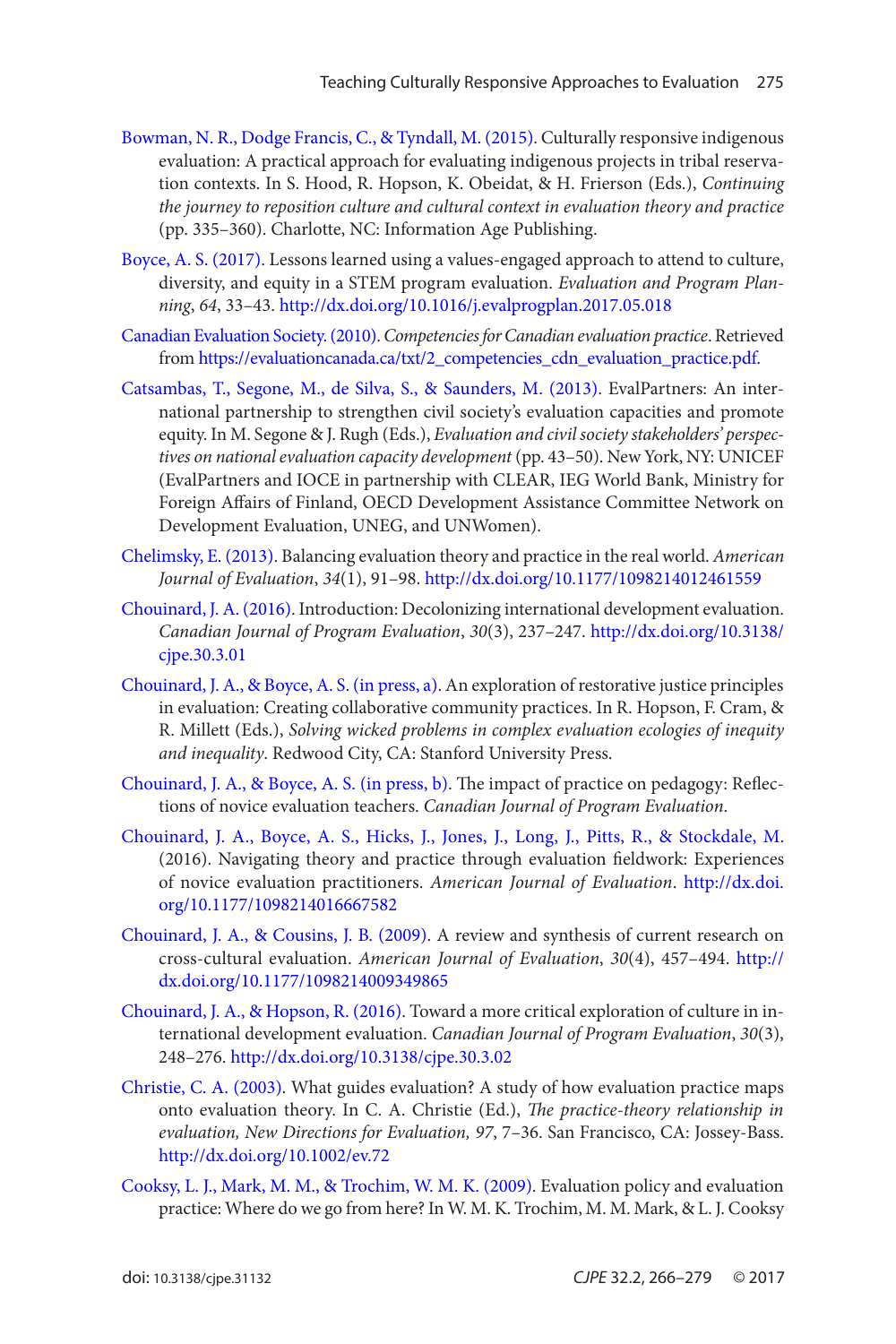<span id="page-10-0"></span>(Eds.*), Evaluation policy and evaluation practice, New Directions for Evaluation*, 123, 103–109. San Francisco, CA: Jossey-Bass. <http://dx.doi.org/10.1002/ev.308>

- [Cousins, J. B., & Whitmore, E. \(1998\)](#page-2-0). Framing participatory evaluation. In E. Whitmore (Ed.), *Understanding and practicing participatory evaluation, New Directions for Evaluation, 80*, 5–23. San Francisco, CA: Jossey-Bass.
- [Davies, R., & MacKay, K. \(2014\)](#page-1-0). Evaluator training: Content and topic valuation in university evaluation courses. *American Journal of Evaluation*, *35*(3), 419–429. [http://dx.doi.](http://dx.doi.org/10.1177/1098214013520066) [org/10.1177/1098214013520066](http://dx.doi.org/10.1177/1098214013520066)
- [Everitt, A. \(1996\)](#page-2-0). Developing critical evaluation. *Evaluation*, *2*(2), 173–188. [http://dx.doi.](http://dx.doi.org/10.1177/135638909600200204) [org/10.1177/135638909600200204](http://dx.doi.org/10.1177/135638909600200204)
- [Fay, B. \(1987\)](#page-2-0). *Critical social science*. Cambridge, MA: Polity.
- [Frierson, H. T., Hood, S., Hughes, G. B., & Thomas, V. \(2010\)](#page-2-0). A guide to conducting culturally-responsive evaluations. In J. Frechtling (Ed.), *The 2010 user-friendly handbook for project evaluation* (pp. 75–96). Washington, DC: National Science Foundation.
- [Gordon, E. W., Miller, F., & Rollock, D. \(1990\)](#page-6-0). Coping with communicentric bias in knowledge production in the social sciences. *Educational Researcher*, *19*(3), 14–19. [http://](http://dx.doi.org/10.3102/0013189X019003014) [dx.doi.org/10.3102/0013189X019003014](http://dx.doi.org/10.3102/0013189X019003014)
- [Greene, J. \(2005\)](#page-1-0). Evaluators as stewards of the public good. In S. Hood, R. K. Hopson, & H. T. Frierson (Eds.), *The role of culture and cultural context: A mandate for inclusion, the discovery of truth, and understanding in evaluative theory and practice* (pp. 7–20). Greenwich, CT: Information Age Publishing.
- [Greene, J. C. \(2006\)](#page-2-0). Evaluation, democracy, and social change. In I. F. Shaw, J. C. Greene, & M. M. Mark (Eds.), *The Sage handbook of evaluation* (pp. 118–140). Thousand Oaks, CA: Sage.<http://dx.doi.org/10.4135/9781848608078.n5>
- [Greene, J. C., Boyce, A. S., & Ahn, J. \(2011\)](#page-2-0). *Values-engaged, educative evaluation guidebook*. Urbana-Champaign, IL: University of Illinois, Urbana-Champaign.
- [Greene, J. C., DeStefano, L., Burgon, H., & Hall, J. \(2006\).](#page-2-0) An educative, values-engaged approach to evaluating STEM educational programs. In D. Huffman & F. Lawrenz (Eds.), *Critical issues in STEM evaluation, New Directions for Evaluation, 109*, 53–71. San Francisco, CA: Jossey-Bass.<http://dx.doi.org/10.1002/ev.178>
- [Hood, S. \(2001\)](#page-7-0). Nobody knows my name: In praise of African American evaluators who were responsive. In J. C. Greene & T. A. Abma (Eds.) *Responsive evaluation, New Directions for Evaluation, 92*, 31–44. San Francisco, CA: Jossey-Bass. [http://dx.doi.](http://dx.doi.org/10.1002/ev.33) [org/10.1002/ev.33](http://dx.doi.org/10.1002/ev.33)
- [Hood, S., Hopson, R., & Frierson, H. \(2015\)](#page-1-0). Introduction: This is where we continue to stand. In S. Hood, R. Hopson, K. Obeidat, & H. Frierson (Eds.), *Continuing the journey to reposition culture and cultural context in evaluation theory and practice* (pp. ix–xvii). Charlotte, NC: Information Age Publishing.
- [Hood, S., Hopson, R., & Kirkhart, K. \(2015\)](#page-7-0). Culturally responsive evaluation: Theory, practice, and future implications. In K. Newcomer & H. Hatry (Eds.), *Handbook on practical program evaluation* (4th ed., pp. 281–317). San Francisco, CA: Jossey-Bass. <http://dx.doi.org/10.1002/9781119171386.ch12>
- [Hopson, R. K. \(2009\)](#page-1-0). Reclaiming knowledge at the margins: Culturally responsive evaluation in the current evaluation moment. In K. Ryan & B. Cousins (Eds.), *International*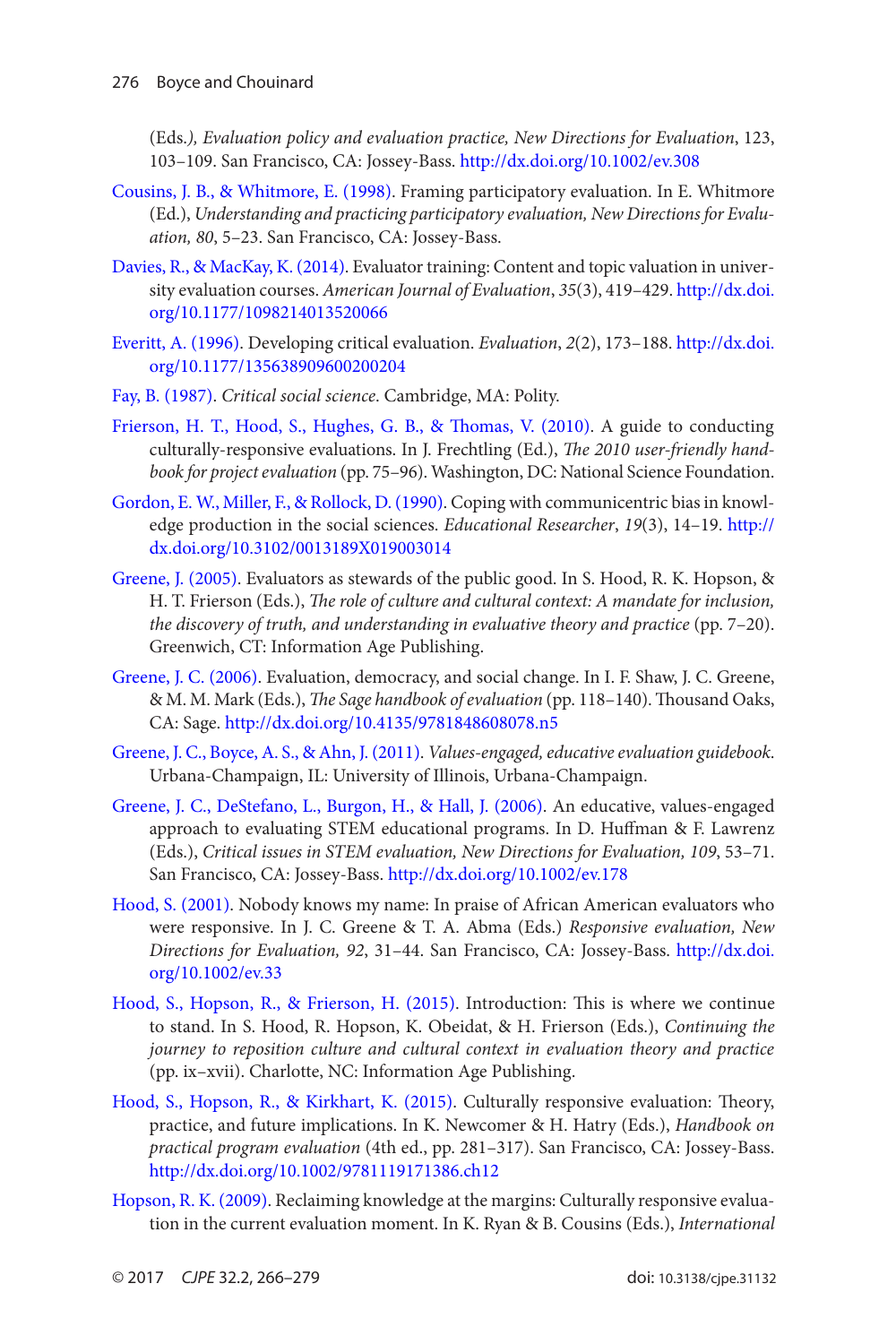<span id="page-11-0"></span>*handbook of educational evaluation* (pp. 429–446). Thousand Oaks, CA: Sage. [http://](http://dx.doi.org/10.4135/9781452226606.n24) [dx.doi.org/10.4135/9781452226606.n24](http://dx.doi.org/10.4135/9781452226606.n24)

- [House, E. R. \(1980\)](#page-2-0). *Evaluating with validity*. Thousand Oaks, CA: Sage.
- [House, E. R., & Howe, K. R. \(2000\)](#page-2-0). Deliberative, democratic evaluation. In K. E. Ryan & L. DeStefano (Eds.), *Evaluation as a democratic process: Promoting inclusion, dialogue and deliberation. New Directions for Evaluation, 85*, 3–12. San Francisco, CA: Jossey-Bass.<http://dx.doi.org/10.1002/ev.1157>
- [Johnson, E. C., Kirkhart, K. E., Madison, A. M., Noley, G. B., & Solano-Flores, G. \(2008\)](#page-7-0). The impact of narrow views of scientific rigor on evaluation practices for underrepresented groups. In N. L. Smith & P. R. Brandon (Eds.), *Fundamental issues in evaluation* (pp. 197–218). New York, NY: Guilford.
- [Kirkhart, K. E. \(2005\)](#page-2-0). Through a cultural lens: Reflections on validity and theory in evaluation. In S. Hood, R. K. Hopson, & H. T. Frierson (Eds.), *The role of culture and cultural context: A mandate for inclusion, the discovery of truth, and understanding in evaluative theory and practice* (pp. 21–39). Greenwich, CT: Information Age Publishing.
- [Kirkhart, K. E. \(2010\)](#page-2-0). Eyes on the prize: Multicultural validity and evaluation theory. *American Journal of Evaluation*, *31*(3), 400–413. [http://dx.doi.org/10.1177/](http://dx.doi.org/10.1177/1098214010373645) [1098214010373645](http://dx.doi.org/10.1177/1098214010373645)
- [Kosheleva, N., & Segone, M. \(2013\)](#page-1-0). EvalPartners: Facilitating the development of a new model of voluntary organization for professional evaluation to support the development of national evaluation capacities. *American Journal of Evaluation*, *34*(4), 568–572.<http://dx.doi.org/10.1177/1098214013493656>
- [Kushner, S. \(2005\).](#page-2-0) Democratic theorizing: From noun to participle. *American Journal of Evaluation*, *26*(4), 579–581. <http://dx.doi.org/10.1177/1098214005281357>
- [Ladson-Billings, G. \(2000\)](#page-7-0). Racialized discourses and ethnic epistemologies. In N. K. Denzin & Y. S. Lincoln (Eds.), *Handbook of qualitative research* (2nd ed., pp. 257–277). London, UK: Sage.
- [LaFrance, J. \(2004\)](#page-4-0). Culturally competent evaluation in Indian Country. In M. Thompson-Robinson, R. Hopson, & S. SenGupta (Eds.), *In search of cultural competence in evaluation: Toward principles and practices. New Directions for Evaluation, 102*, 39–50. San Francisco, CA: Jossey-Bass.<http://dx.doi.org/10.1002/ev.114>
- [MacDonald, B. \(1976\)](#page-2-0). Evaluation and the control of education. In D. Tawney (Ed.), *Curriculum evaluation today: Trends and implications* (pp. 125–136). London, UK: Macmillan.
- [Madison, A. M. \(Ed.\). \(1992\)](#page-2-0). *Minority issues in program evaluation. New Directions for Program Evaluation*, *52*. San Francisco, CA: Jossey Bass.
- [Merriam-Webster. \(2011\)](#page-2-0). Culture. Retrieved from [https://www.merriam-webster.com/](https://www.merriam-webster.com/dictionary/culture) [dictionary/culture](https://www.merriam-webster.com/dictionary/culture)
- [Mertens, D. M. \(1999\)](#page-2-0). Inclusive evaluation: Implications of transformative theory for evaluation. *American Journal of Evaluation*, *20*(1), 1–14. [http://dx.doi.](http://dx.doi.org/10.1177/109821409902000102) [org/10.1177/109821409902000102](http://dx.doi.org/10.1177/109821409902000102)
- [Mertens, D. M. \(2009\)](#page-2-0). *Transformative research and evaluation*. New York, NY: Guilford.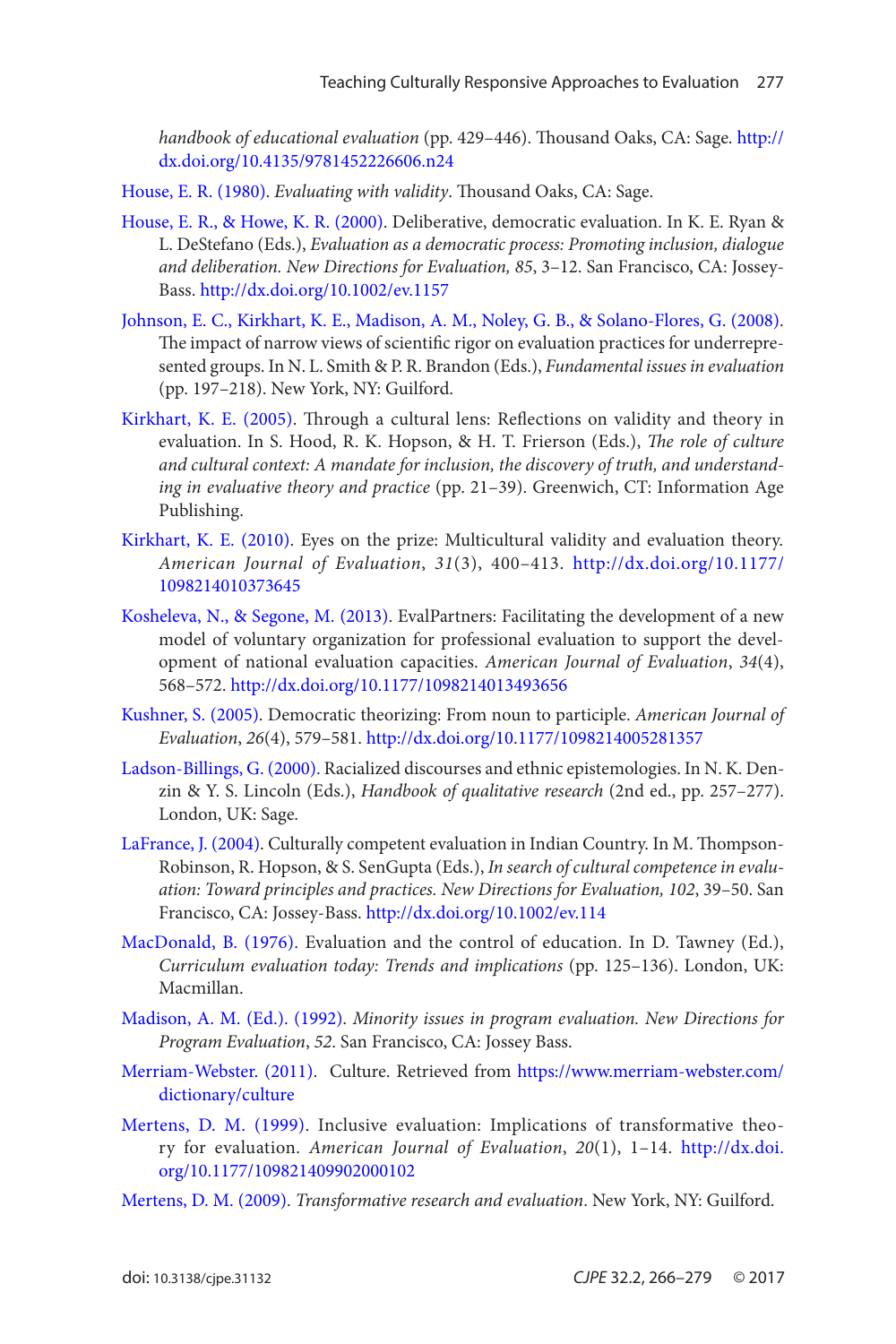- <span id="page-12-0"></span>[Mertens, D. M., & Wilson, A. T. \(2012\)](#page-2-0). *Program evaluation theory and practice: A comprehensive guide*. New York, NY: Guilford Press.
- [Milner, H. R. \(2007\)](#page-4-0). Race, culture, and researcher positionality: Working through dangers seen, unseen, and unforeseen. *Educational Researcher*, *36*(7), 388–400. [http://dx.doi.](http://dx.doi.org/10.3102/0013189X07309471) [org/10.3102/0013189X07309471](http://dx.doi.org/10.3102/0013189X07309471)
- [Patton, M. Q., & Patrizi, P. \(Eds.\) \(2005\)](#page-8-0). *Teaching evaluation using the case method*. *New Directions for Evaluation, 105*. San Francisco, CA: Jossey Bass.
- [Peshkin, A. \(1988\)](#page-6-0). In search of subjectivity—One's own. *Educational Researcher*, *17*(7), 17–21.
- [Pon, G. \(2009\)](#page-1-0). Cultural competency as new racism: An ontology of forgetting. *Journal of Progressive Human Services*, *20*(1), 59–71.<http://dx.doi.org/10.1080/10428230902871173>
- [Samuels, M., & Ryan, K. E. \(2011\)](#page-2-0). Grounding evaluation in culture. *American Journal of Evaluation*, *32*(2), 183–198.<http://dx.doi.org/10.1177/1098214010387657>
- [Scheurich, J. J., & Young, M. D. \(2002\)](#page-6-0). Coloring epistemology: Are our research epistemologies racially biased? *Educational Researcher*, *26*(4), 4–16.
- [Segone, M. \(2011\)](#page-2-0). Evaluation to accelerate progress towards equity, social justice, and human rights. In M. Segone (Ed.), *Evaluation for equitable development results* (Evaluation working papers #7, pp. 2–12). New York, NY: UNICEF.
- [SenGupta, S., Hopson, R., & Thompson-Robinson, M. \(2004\)](#page-1-0). Cultural competence in evaluation: An overview. In M. Thompson-Robinson, R. Hopson, & S. SenGupta (Eds.), *In search of cultural competence in evaluation: Toward principles and practices. New Directions for Evaluation, 102,* 5–19. San Francisco, CA: Jossey-Bass. [http://](http://dx.doi.org/10.1002/ev.112) [dx.doi.org/10.1002/ev.112](http://dx.doi.org/10.1002/ev.112)
- [Smith, L. T. \(1999\)](#page-4-0). *Decolonizing methodologies: Research and indigenous peoples*. London, UK: Zed Books.
- [Stevahn, L., King, J., Ghere, G., & Minnema, J. \(2005\).](#page-4-0) Establishing essential competencies for program evaluators. *American Journal of Evaluation*, *26*(1), 43–59. [http://dx.doi.](http://dx.doi.org/10.1177/1098214004273180) [org/10.1177/1098214004273180](http://dx.doi.org/10.1177/1098214004273180)
- [Symonette, H. \(2004\)](#page-1-0). Walking pathways toward becoming a culturally competent evaluator: Boundaries, borderlands, and border crossings. *New Directions for Evaluation*, *102*, 95–109. San Francisco, CA: Jossey-Bass.<http://dx.doi.org/10.1002/ev.118>
- [Symonette, H. \(2015\)](#page-4-0). Culturally responsive evaluation as a resource for helpful help. In S. Hood, R. Hopson, K. Obeidat, & H. Frierson (Eds.), *Continuing the journey to reposition culture and cultural context in evaluation theory and practice* (pp. 109–129). Charlotte, NC: Information Age Publishing.
- [Thomas, V. G., & Madison, A. \(2010\)](#page-3-0). Integration of social justice into the teaching of evaluation. *American Journal of Evaluation*, *31*(4), 570–583. [http://dx.doi.](http://dx.doi.org/10.1177/1098214010368426) [org/10.1177/1098214010368426](http://dx.doi.org/10.1177/1098214010368426)
- [Thomas, V. G. & Stevens, F. I. \(Eds.\). \(2004\)](#page-2-0). *Co-constructing a contextually responsive evaluation framework: The talent development model of school reform. New Directions for Evaluation, 101*. San Francisco, CA: Jossey-Bass.
- [Tillman, A. S. \(2014\)](#page-7-0). Using a values-engaged educative evaluation approach to address issues of diversity and equity in a multi-site science technology engineering